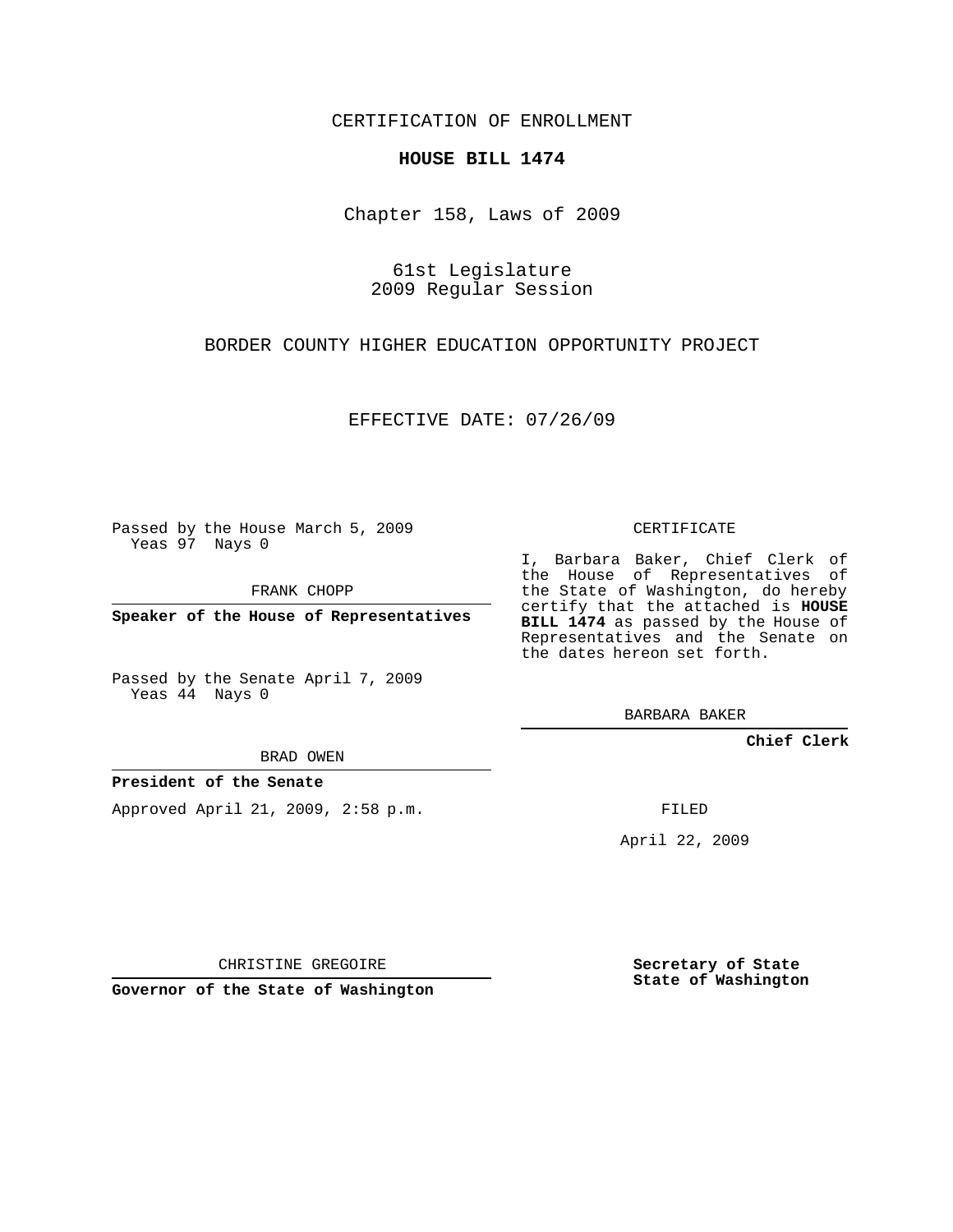## **HOUSE BILL 1474** \_\_\_\_\_\_\_\_\_\_\_\_\_\_\_\_\_\_\_\_\_\_\_\_\_\_\_\_\_\_\_\_\_\_\_\_\_\_\_\_\_\_\_\_\_

\_\_\_\_\_\_\_\_\_\_\_\_\_\_\_\_\_\_\_\_\_\_\_\_\_\_\_\_\_\_\_\_\_\_\_\_\_\_\_\_\_\_\_\_\_

Passed Legislature - 2009 Regular Session

**State of Washington 61st Legislature 2009 Regular Session By** Representatives Orcutt, Wallace, Herrera, and Moeller Read first time 01/21/09. Referred to Committee on Higher Education.

 AN ACT Relating to the border county higher education opportunity project; and amending RCW 28B.76.685 and 28B.15.0139.

BE IT ENACTED BY THE LEGISLATURE OF THE STATE OF WASHINGTON:

 **Sec. 1.** RCW 28B.76.685 and 2003 c 159 s 2 are each amended to read as follows:

 (1) $(a)$  The border county higher education opportunity project is created. The purpose of the project is to allow Washington institutions of higher education that are located in counties on the Oregon border to implement tuition policies that correspond to Oregon policies. Under the border county project, Columbia Basin Community College, Clark College, Lower Columbia Community College, Grays Harbor Community College, and Walla Walla Community College may enroll students who reside in the bordering Oregon counties of Columbia, Gilliam, Hood River, Multnomah, Clatsop, Clackamas, Morrow, Sherman, Umatilla, Union, Wallowa, Wasco, and Washington at resident tuition rates.

 (b) The Tri-Cities and Vancouver branches of Washington State University may enroll students who reside in the bordering Oregon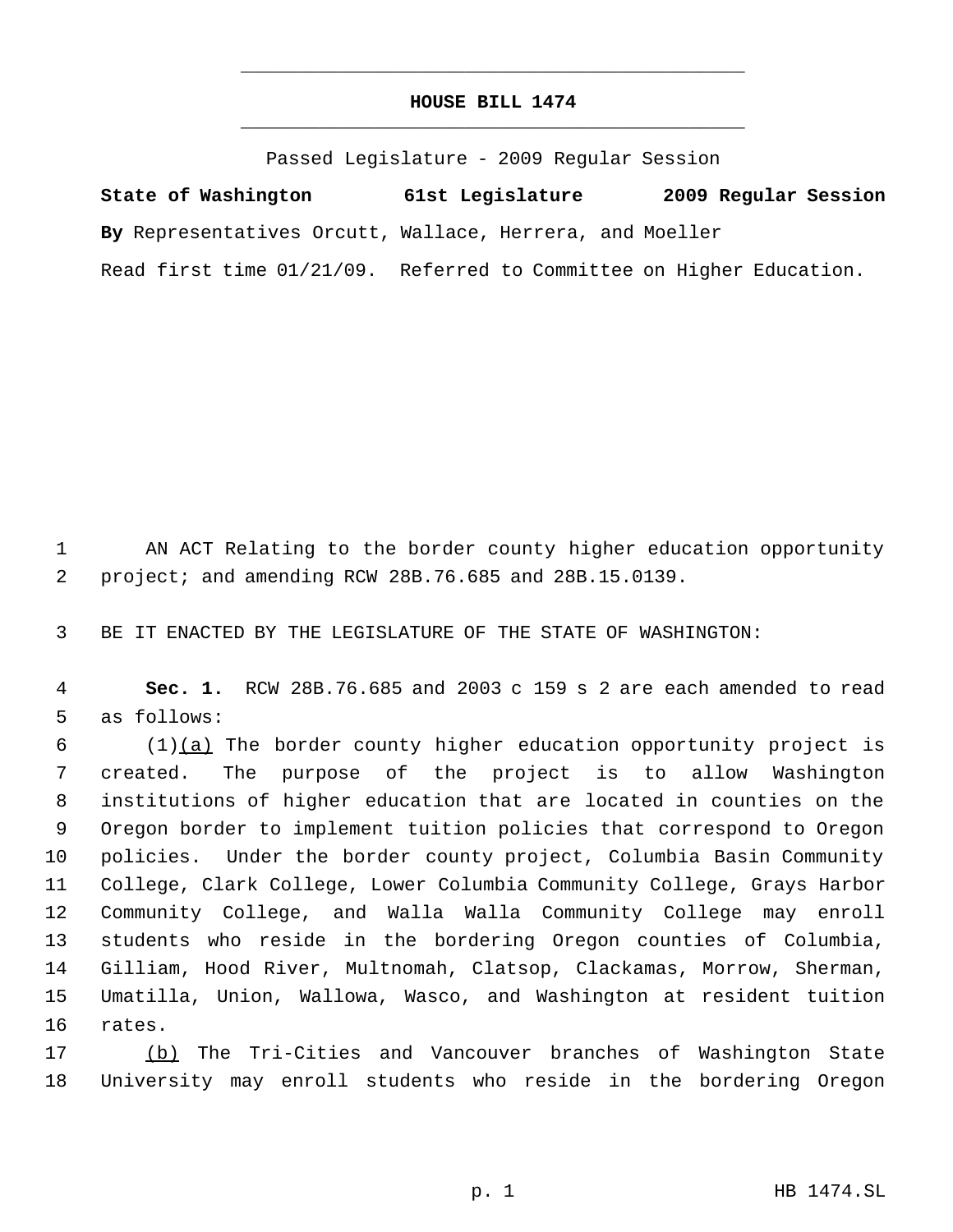counties of Columbia, Multnomah, Clatsop, Clackamas, Morrow, Umatilla, Union, Wallowa, and Washington for eight credits or less at resident tuition rates. (2) Columbia Basin Community College, Clark College, Lower Columbia Community College, Grays Harbor Community College, and Walla Walla Community College may enroll students at resident tuition rates who: (a) Are currently domiciled in Washington; (b) Relocated to Washington from one of the thirteen counties identified in subsection (1)(a) of this section within the previous twelve months; and (c) Were domiciled in one of the thirteen counties identified in subsection (1)(a) of this section for at least ninety days immediately 13 before relocating to Washington. (3) The Tri-Cities and Vancouver branches of Washington State 15 University may enroll students for eight credits or less at resident tuition rates who: 17 (a) Are currently domiciled in Washington; 18 (b) Relocated to Washington from one of the nine counties identified in subsection (1)(b) of this section within the previous 20 twelve months; and (c) Were domiciled in one of the nine counties identified in subsection (1)(b) of this section for at least ninety days immediately before relocating to Washington. (4) Washington institutions of higher education participating in the project shall give priority program enrollment to Washington residents. **Sec. 2.** RCW 28B.15.0139 and 2003 c 159 s 4 are each amended to read as follows: For the purposes of determining resident tuition rates, "resident student" includes a resident of Oregon, residing in Columbia, Gilliam, Hood River, Multnomah, Clatsop, Clackamas, Morrow, Sherman, Umatilla, Union, Wallowa, Wasco, or Washington county, who meets the following

 (1) The student is eligible to pay resident tuition rates under Oregon laws and has been domiciled in Columbia, Gilliam, Hood River, Multnomah, Clatsop, Clackamas, Morrow, Sherman, Umatilla, Union, Wallowa, Wasco, or Washington county for at least ninety days

conditions: